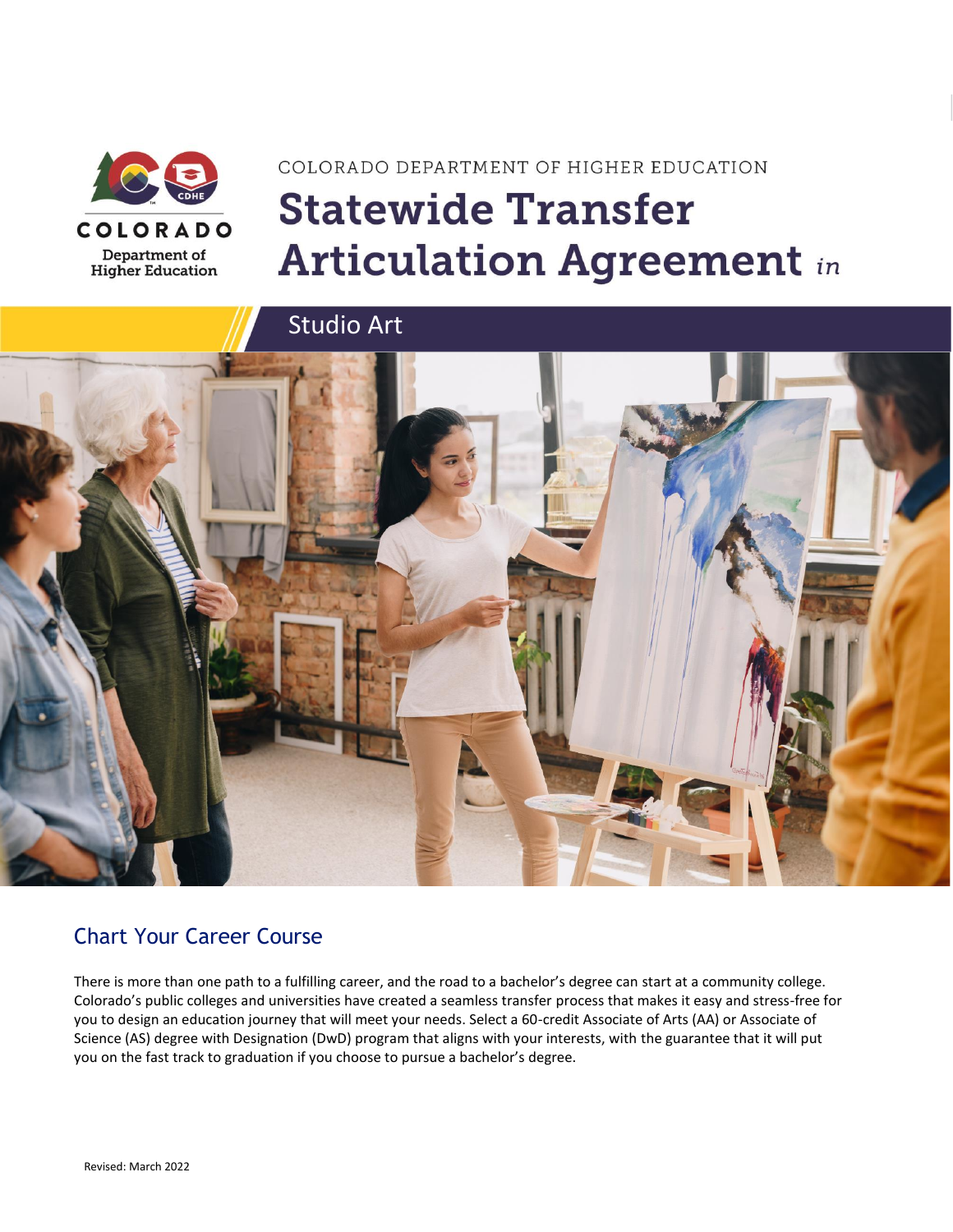# Introduction

Do you spend your spare time doodling, taking photos, or making collages? Do you dream of becoming a professional artist? Grow your passion for creating art into a career with a degree in Studio Art. This program will allow you to explore different visual art mediums, including painting, sculpting, photography, graphic design, and digital art. You'll develop your technique as you learn more about the use of color, space, line, and form. This program can be a path to self-employment as an independent artist who creates pieces on commission or a job at an art school, gallery, commercial art studio, or production company.

An associate program in Studio Art is a strong foundation for a career as an art director, graphic designer, animator, or gallery owner. This degree is transferable to universities offering a bachelor's degree in Art, Studio Art, Fine Arts, and Art and Design.

The first year of a Studio Art program will include math and English courses to meet general education requirements. The completion of introductory math and English courses in your first year is proven to greatly increase the likelihood of crossing the graduation stage, boosting your momentum along the academic pathway you select. Other general education courses on your pathway will cover topics in Arts and Humanities, History, Social and Behavioral Sciences, and Natural and Physical Sciences.

Program-specific courses may begin as soon as your first semester. These courses will become more advanced as you move along your degree pathway. Through this sequence of courses, your knowledge of different art styles and mediums will grow and deepen. Coursework will include Art History, Visual Concepts, and Drawing. After completing a 60-credit associate degree, your degree pathway can continue with guaranteed transfer to a college that offers bachelor's degrees.

### **Degree Pathway Knowledge & Skills**

- Painting
- **Drawing**
- **Sculpting**
- Ceramics and jewelry metals
- Photography
- Digital media
- Visual literacy
- Observation skills
- Studio practices
- Critical thinking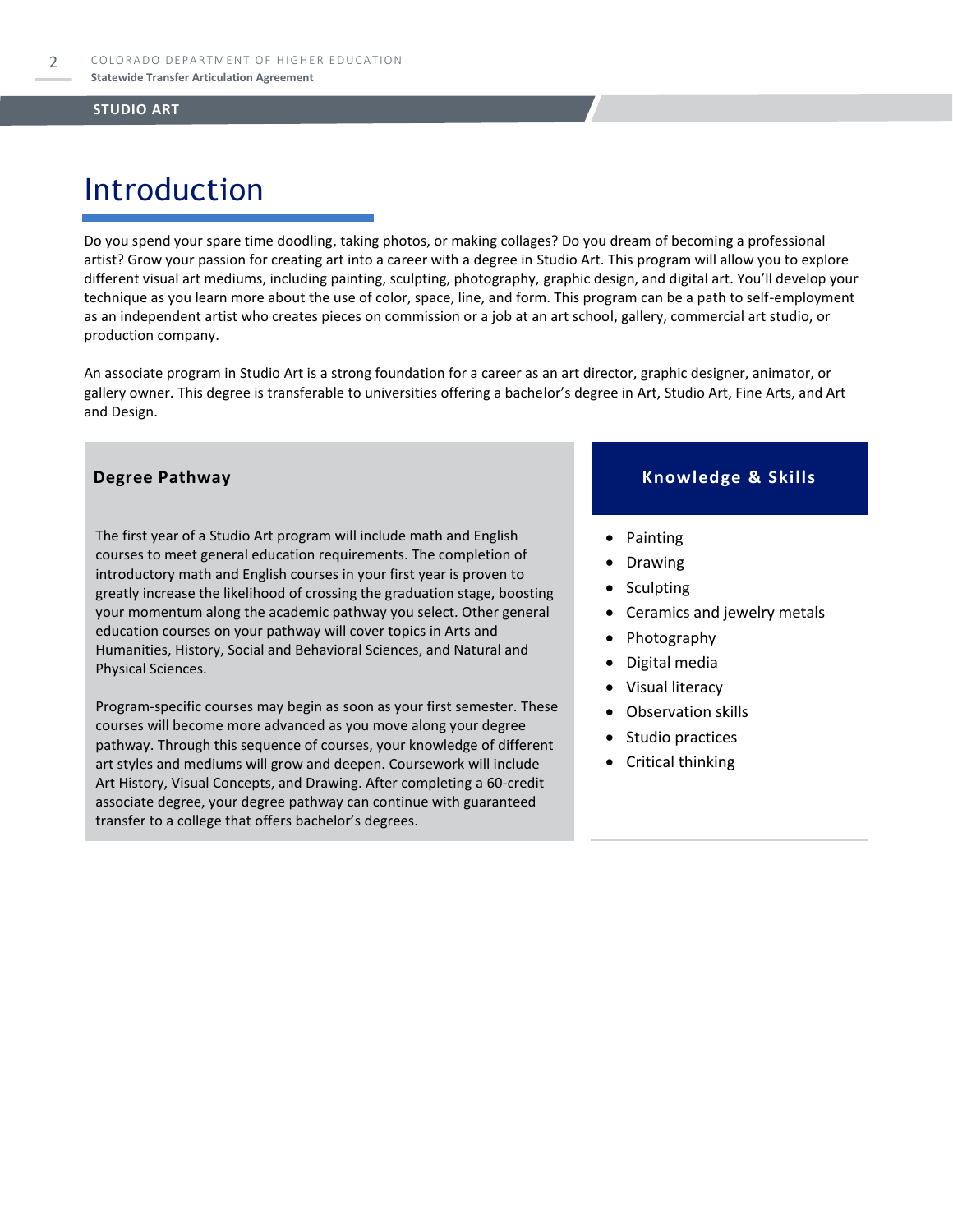# Participating Institutions

### **Earn an Associate Degree with Designation (DwD)**

*From one of these Colorado public community/junior colleges*

**Aims Community College** [A.A. Studio Art] **Arapahoe Community College** [A.A. Studio Art] **Colorado Mountain College** [A.A. Studio Art] **Colorado Northwestern Community College** [A.A. Studio Art] **Community College of Aurora** [A.A. Studio Art] **Community College of Denver** [A.A. Studio Art] **Front Range Community College** [A.A. Studio Art]

**Lamar Community College** [A.A. Studio Art] **Northeastern Junior College** [A.A. Studio Art] **Otero College** [A.A. Studio Art] **Pikes Peak Community College** [A.A. Studio Art] **Pueblo Community College** [A.A. Studio Art] **Red Rocks Community College** [A.A. Studio Art] **Trinidad State College** [A.A. Studio Art]

### **Earn a Bachelor's Degree**

*From one of these Colorado public four-year institutions*

**Adams State University**  [B.A. Liberal Arts; Studio Arts emphasis]

**Colorado Mesa University**  [B.F.A. Art; Studio Art concentration]

**Colorado State University-Ft Collins**  [B.A. Art; Integrated Visual Studies concentration]

**Colorado State University-Pueblo**  [B.A. Art]

**Fort Lewis College**  [B.A. Art; Art option]

**Metropolitan State University of Denver**  [B.A. Art]

**University of Colorado Boulder**  [B.A. Studio Arts]

**University of Colorado Colorado Springs** [B.A. Visual & Performing Arts; Visual Art option]

**University of Colorado Denver** [BA. Fine Arts; Studio Art emphasis]

**University of Northern Colorado** [B.A. Art & Design; Art emphasis]

**Western Colorado University** [B.A. Art; Studio Art emphasis]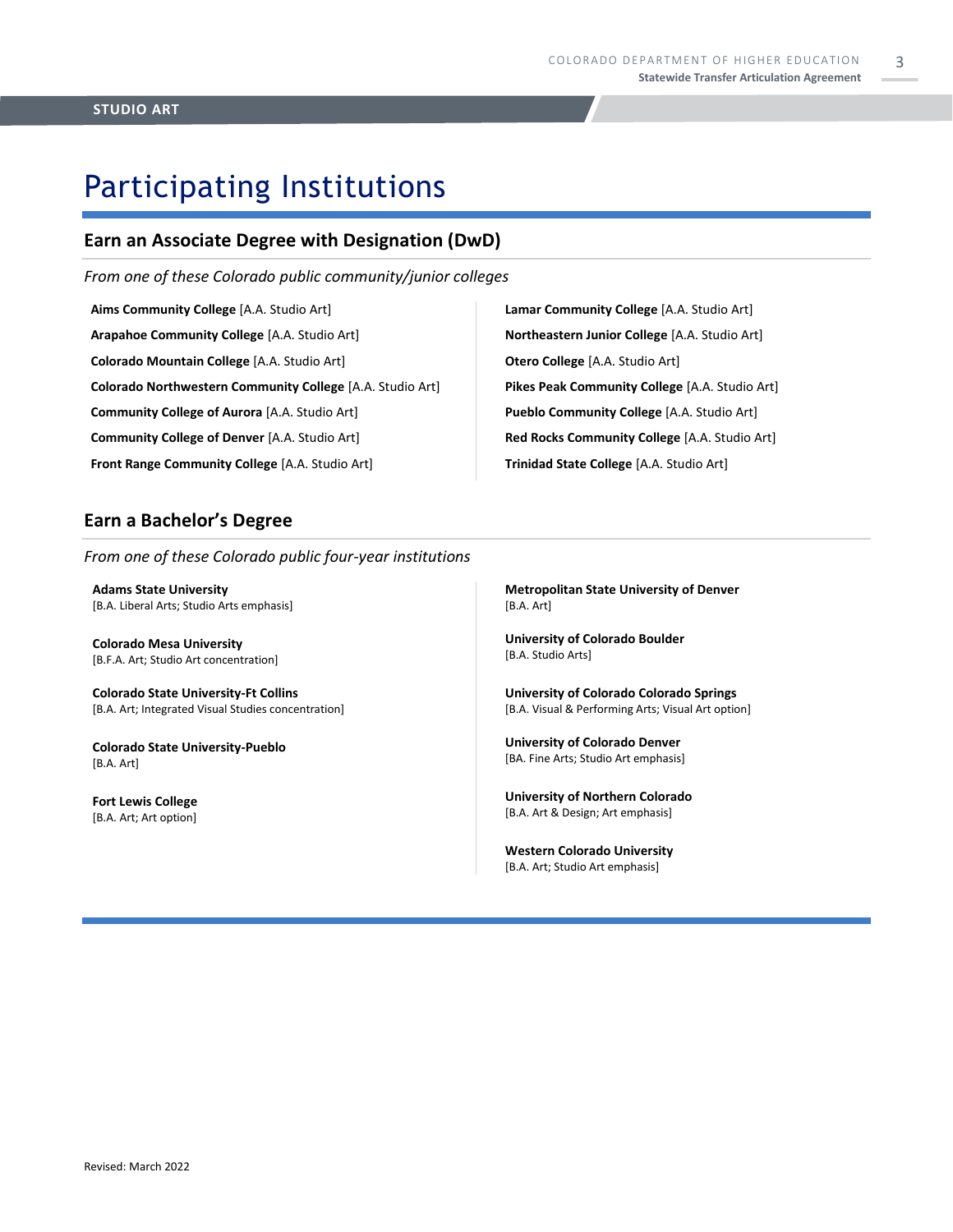# Prescribed Curriculum

## STUDIO ART

| Required Courses that Fulfill General Education Requirements<br><b>31 CREDIT HOURS</b> |                               |                                                                                        |                                                                                                                                                                              |
|----------------------------------------------------------------------------------------|-------------------------------|----------------------------------------------------------------------------------------|------------------------------------------------------------------------------------------------------------------------------------------------------------------------------|
|                                                                                        | <b>Credit</b><br><b>Hours</b> | <b>Community College</b><br>Course No.                                                 | <b>Course Title or Category</b>                                                                                                                                              |
| (Written)<br>Communication                                                             | 6                             | ENG 121/1021 and<br>ENG 122/1022 OR<br>ENG 122/1022 and a<br>GT Pathways CO3<br>course | English Composition I (GT-CO1) and English Composition II (GT-<br>CO <sub>2</sub><br><b>OR</b><br>English Composition II (GT-CO2) and a GT Pathways CO3 course<br>$(GT-CO3)$ |
| <b>Mathematics</b>                                                                     | 3                             |                                                                                        | One GT Pathways course (GT-MA1), prefer MAT 120/1240<br><b>Mathematics for Liberal Arts</b>                                                                                  |
| <b>Arts &amp; Humanities</b>                                                           | 6                             |                                                                                        | Two GT Pathways Arts & Humanities courses (GT-AH2, GT-AH3,<br>GT-AH4). No GT-AH1 courses.                                                                                    |
| <b>History</b>                                                                         | 3                             |                                                                                        | One GT Pathways History course (GT-HI1)                                                                                                                                      |
| Social &<br><b>Behavioral Sciences</b>                                                 | 6                             |                                                                                        | Two GT Pathways Social & Behavioral Sciences courses (GT-SS1,<br><u>GT-SS2, GT-SS3)</u>                                                                                      |
| Natural &<br><b>Physical Sciences</b>                                                  | 7                             |                                                                                        | Two GT Pathways Natural & Physical Sciences courses (GT-SC1, GT-<br>SC2); one must have the required laboratory (GT-SC1)                                                     |

### Additional Required Courses\* **21** CREDIT HOURS

|  | <b>Credit</b><br><b>Hours</b> | Course No.      | <b>Course Title</b>                         |
|--|-------------------------------|-----------------|---------------------------------------------|
|  | 3                             | ART 111/1111    | Art History: Ancient to Medieval (GT-AH1)   |
|  | 3                             | ART 112/1112    | Art History: Renaissance to Modern (GT-AH1) |
|  | 3                             | ART 121/1201    | Drawing I                                   |
|  | 3                             | ART 131/1002    | Visual Concepts 2-D Design                  |
|  | 3                             | ART 132/1003    | Visual Concepts 3-D Design                  |
|  | 3                             | ART 221/1202 OR | Drawing II OR                               |
|  |                               | ART 128/1203    | Figure Drawing I                            |
|  | 3                             |                 | Any three-credit STUDIO ART course          |

Electives **8** CREDIT HOURS

Total **60** CREDIT HOURS

\*Please note: if these credits are *not* required for the *major* at a receiving 4-year institution, they will be applied to the bachelor's degree as *elective credit* toward *graduation*. Please check with the receiving institution to determine in which way these courses will be applied.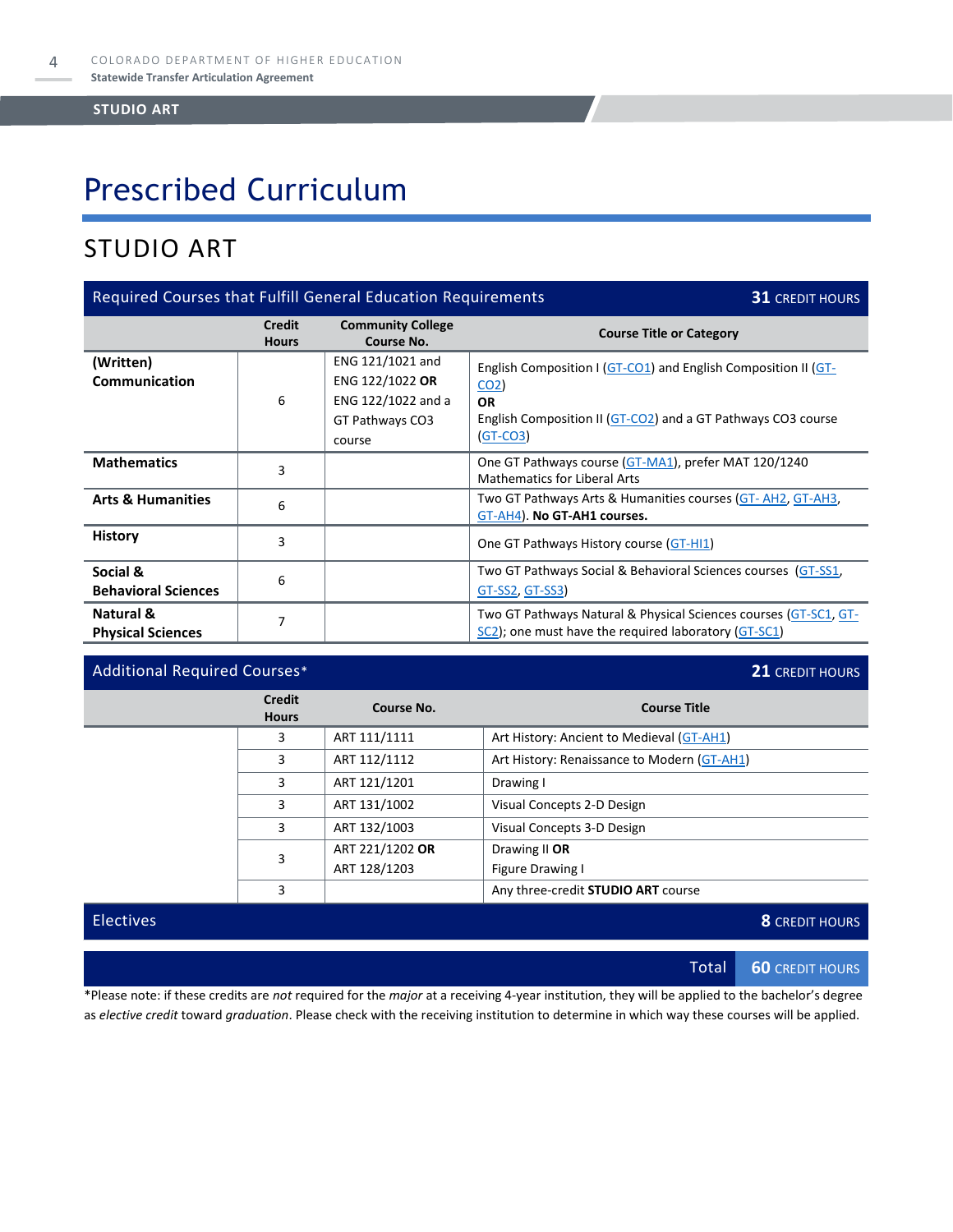# Course Planner

## STUDIO ART DEGREE PLAN

### STUDENT NAME

| Institution:                   |                   |                     |                     |                  |  |
|--------------------------------|-------------------|---------------------|---------------------|------------------|--|
| Semester                       | <b>Course No.</b> | <b>Course Title</b> | <b>Credit Hours</b> | <b>Completed</b> |  |
|                                |                   |                     |                     |                  |  |
|                                |                   |                     |                     |                  |  |
|                                |                   |                     |                     |                  |  |
|                                |                   |                     |                     |                  |  |
|                                |                   |                     |                     |                  |  |
|                                |                   |                     |                     |                  |  |
| <b>Total Credits Completed</b> |                   |                     |                     |                  |  |

| Institution:                   |                   |                     |                     |                  |  |
|--------------------------------|-------------------|---------------------|---------------------|------------------|--|
| <b>Semester</b>                | <b>Course No.</b> | <b>Course Title</b> | <b>Credit Hours</b> | <b>Completed</b> |  |
|                                |                   |                     |                     |                  |  |
|                                |                   |                     |                     |                  |  |
|                                |                   |                     |                     |                  |  |
|                                |                   |                     |                     |                  |  |
|                                |                   |                     |                     |                  |  |
|                                |                   |                     |                     |                  |  |
| <b>Total Credits Completed</b> |                   |                     |                     |                  |  |

| Institution:                   |                   |                     |                     |                  |  |
|--------------------------------|-------------------|---------------------|---------------------|------------------|--|
| Semester                       | <b>Course No.</b> | <b>Course Title</b> | <b>Credit Hours</b> | <b>Completed</b> |  |
|                                |                   |                     |                     |                  |  |
|                                |                   |                     |                     |                  |  |
|                                |                   |                     |                     |                  |  |
|                                |                   |                     |                     |                  |  |
|                                |                   |                     |                     |                  |  |
|                                |                   |                     |                     |                  |  |
| <b>Total Credits Completed</b> |                   |                     |                     |                  |  |

| Institution:                   |                   |                     |                     |                  |  |
|--------------------------------|-------------------|---------------------|---------------------|------------------|--|
| Semester                       | <b>Course No.</b> | <b>Course Title</b> | <b>Credit Hours</b> | <b>Completed</b> |  |
|                                |                   |                     |                     |                  |  |
|                                |                   |                     |                     |                  |  |
|                                |                   |                     |                     |                  |  |
|                                |                   |                     |                     |                  |  |
|                                |                   |                     |                     |                  |  |
|                                |                   |                     |                     |                  |  |
| <b>Total Credits Completed</b> |                   |                     |                     |                  |  |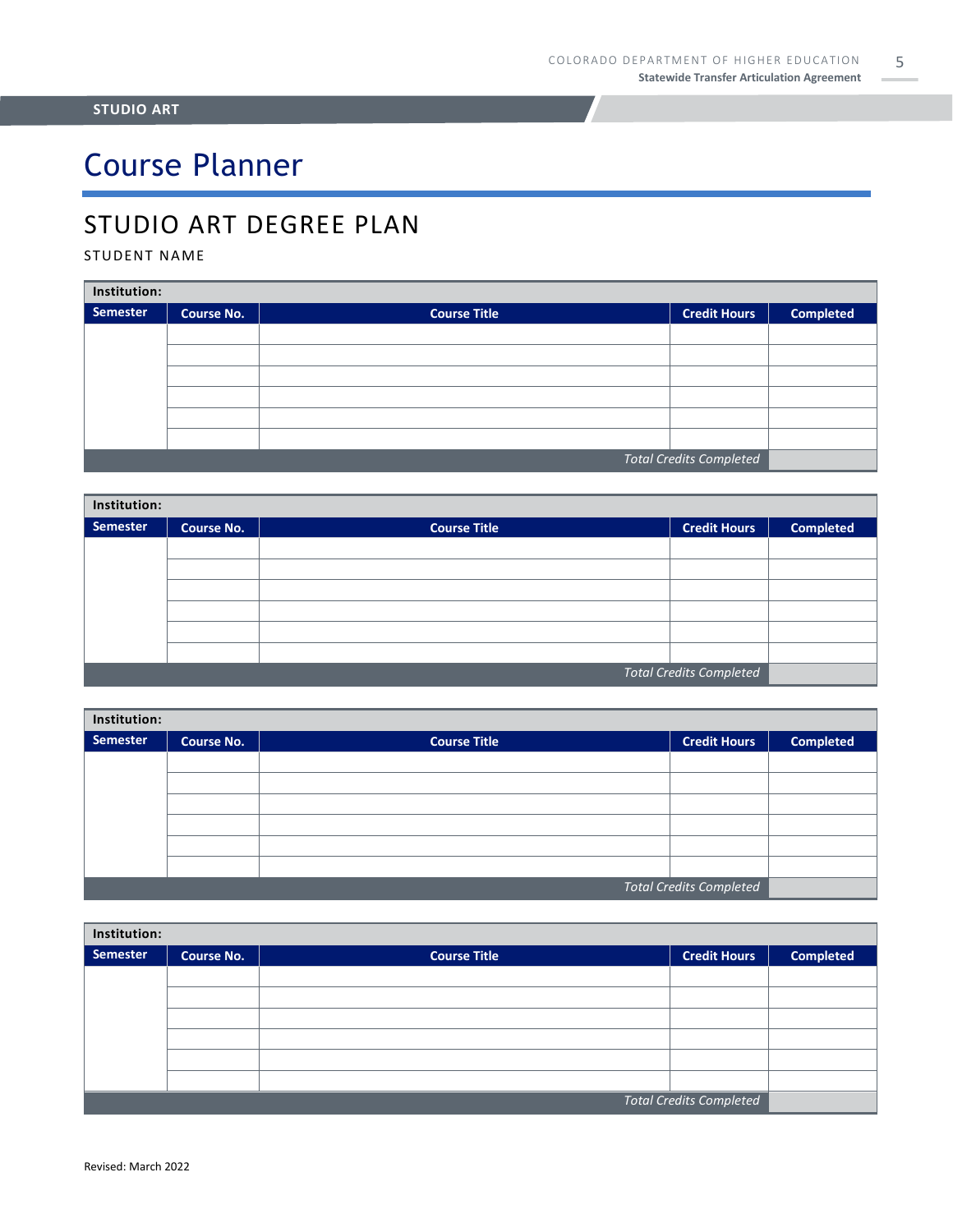# Contractual Language

### **INTRODUCTION**

A statewide transfer articulation agreement identifies the community college courses students need to take in order to graduate from a community college with a 60-credit Associate of Arts (AA) or Associate of Science (AS) degree with designation (DwD). Students are responsible for informing the admissions counselor or transfer advisor at their receiving four-year institution that they are completing a DwD.

It is important for students to understand that completion of an AA or AS degree within two years requires them to complete an average of 15 credits per semester (or 30 credits per year). Also, research shows that students who take classes in their major area within their first 30 credit hours are more likely to persist and graduate.

The guarantees and limitations below describe the minimum requirements to which all participating institutions have agreed. Students who believe an institution is not meeting the guarantees described below can file a complaint with the [CDHE.](https://highered.colorado.gov/filing-student-complaint)

### **GUARANTEES**

Students who complete a DwD pursuant to the prescribed curriculum in this statewide transfer articulation agreement **and** pass all 60 credits with a C- or higher **and** are admitted to the receiving institution's corresponding degree program (see cover page) are guaranteed the following:

- 1. Junior standing with no more than 60 remaining credits to meet the graduation requirements for the baccalaureate degree program covered by this articulation agreement.
- 2. Completion of the receiving institution's lower division general education requirements as defined by the GT Pathways curriculum.
- 3. The same graduation requirements as students who begin and complete this degree program at the four-year institution.
- 4. Admission to all Colorado public baccalaureate awarding institutions (*except* Colorado School of Mines) is guaranteed to applicants who have completed any AA or AS degree from a Colorado public two-year institution after high school graduation, provided certain requirements are met. To see these requirements, please refer to the Colorado Commission on Higher Education's Admissions [Standards Policy](https://highered.colorado.gov/sites/highered/files/2020-03/i-partf_0.pdf), section titled "Guaranteed Transfer Admissions" [here.](https://highered.colorado.gov/educators/policy-funding/cche-policies-procedures) Please note: Students transferring to a University of Colorado institution (Boulder, Colorado Springs, Denver) must satisfy the CU System's MAPS (Minimum Academic Preparation Standards) requirement.
- 5. Per the Commission's **[Prior Learning Assessment](https://highered.colorado.gov/sites/highered/files/2020-03/i-partx.pdf)** policy, section 2.07, and pursuant to Colorado Revised Statutes §23-1-108 (7)(b)(II)(A), "a state institution of higher education that admits as a junior a student who holds an associate of arts degree, associate of applied science degree, or associate of science degree that is the subject of a statewide degree transfer agreement shall not require the student to complete any additional courses to fulfill general education requirements", and that the receiving institution of higher education is responsible for the total cost of tuition "for any credit hours that exceed the total credit hours required for a native student or that extend the total time to receive the degree beyond that required for a native student".
- 6. The Commission's Prior Learning Assessment policy also states "every Colorado public institution of higher education shall accept in transfer from within the institution and from other state institutions of higher education prior learning assessment credit awarded for GT Pathways requirements" (section 3.01), and "Colorado public institutions of higher education shall not prohibit students from meeting general education/GT Pathways requirements with prior learning assessment credit" (section 3.02).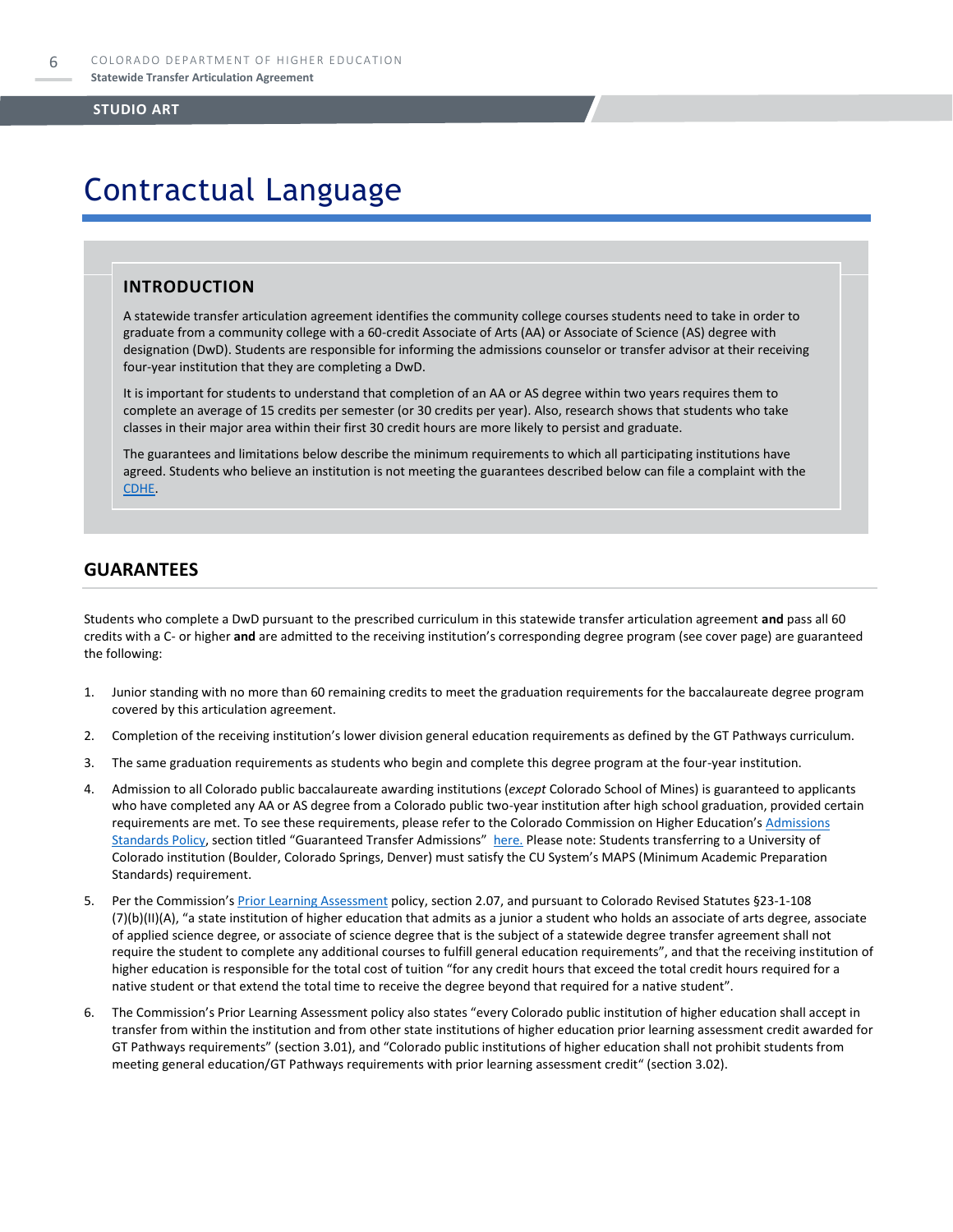### **LIMITATIONS**

- 1. Students must meet all admission and application requirements at the receiving institution including the submission of all required documentation by stated deadlines. Students are advised to consult with the Office of Admissions at the institution to which they intend to transfer.
- 2. Only courses with grades of C- or higher are guaranteed to transfer.
- 3. Admission to a receiving institution does not guarantee enrollment in a specific degree program. Some programs at receiving institutions have controlled entry due either to space limitations or academic requirements.
- 4. The credit and course transfer guarantees described in this agreement apply to the specific degree programs covered by this agreement (see cover page). If the student changes majors, receiving institutions will evaluate application of the courses designated in this agreement to other degree programs on a course-by-course basis.
- 5. Students are allowed to use credits awarded by exam, such as AP (Advanced Placement) and IB (International Baccalaureate), as long as those exams are listed on the exam table[s here,](https://highered.colorado.gov/get-credit-for-what-you-already-know) or may use challenge exams to fulfill GT Pathways requirements (not necessarily major requirements) and those credits are guaranteed to transfer and apply to GT Pathways requirements at the receiving institution per the Colorado Commission on Higher Education's Policy I, X: Prior Learning Assessment. See the [entire policy](https://highered.colorado.gov/sites/highered/files/2020-03/i-partx.pdf) for more information.
- 6. The receiving institution shall accept all applicable credits earned within ten years of transfer to the receiving institution. Credits earned more than ten years earlier will be evaluated on a course-by-course basis.
- 7. All the courses a student needs to take in the associate degree program covered by this statewide transfer articulation agreement are listed in the prescribed curriculum. Course substitutions are allowed as long as the student and both the sending and receiving institutions agree to the substitution; such agreement should be documented in writing and the student should keep a copy until the baccalaureate degree is conferred. Note that if students substitute a course, then this is no longer a statewide agreement and some of the guarantees are only for the receiving institution that agreed to the substitution. **Any additional courses taken in the discipline covered by this agreement might not count toward the requirements of the major at the receiving institution.** Students can avoid this problem by taking no more courses in the discipline beyond those identified in the prescribed curriculum. STUDENTS SHOULD CONSULT THE PROGRAM ADVISOR AT THE RECEIVING INSTITUTION FOR GUIDANCE. Any advisement from an academic advisor should be obtained IN WRITING.
- 8. Students seeking K-12 teacher licensure may not use this agreement because teacher preparation programs have different requirements for educator licensure.

*Because of the limitations above, students must consult with the Office of Admissions at the institution to which they are transferring.*

### **Addendum to Agreement**

Students who do not complete an AA/AS degree can use the prescribed curriculum in a statewide transfer articulation agreement as a common advising guide for transfer to all public institutions that offer the designated bachelor's degree program. Please note the following:

- 1. Students are guaranteed application of general education courses completed with a C- or higher in the prescribed curriculum in this agreement up to the established maximum in each GT Pathways content area.
- 2. Except in special cases (e.g., the partial completion of a required sequence of courses or variation in the number of credit hours institutions award for course equivalents), students can expect that courses specified within the prescribed curriculum in this agreement, successfully completed with a C- or higher, will fulfill the relevant course requirements in the designated major.
- 3. Receiving institutions will evaluate all courses other than those specified in this agreement on a course-by-course basis.

Students transferring without a completed AA/AS degree must consult with the Office of Admissions at the institution to which they are transferring to review the issues identified above, and to make sure they meet all admission and application requirements at the receiving institution, including the submission of all required documentation by stated deadlines.

This agreement will be reviewed by disciplinary faculty no less frequently than every five years. *The agreement will remain in force until such time as it is formally modified or terminated.*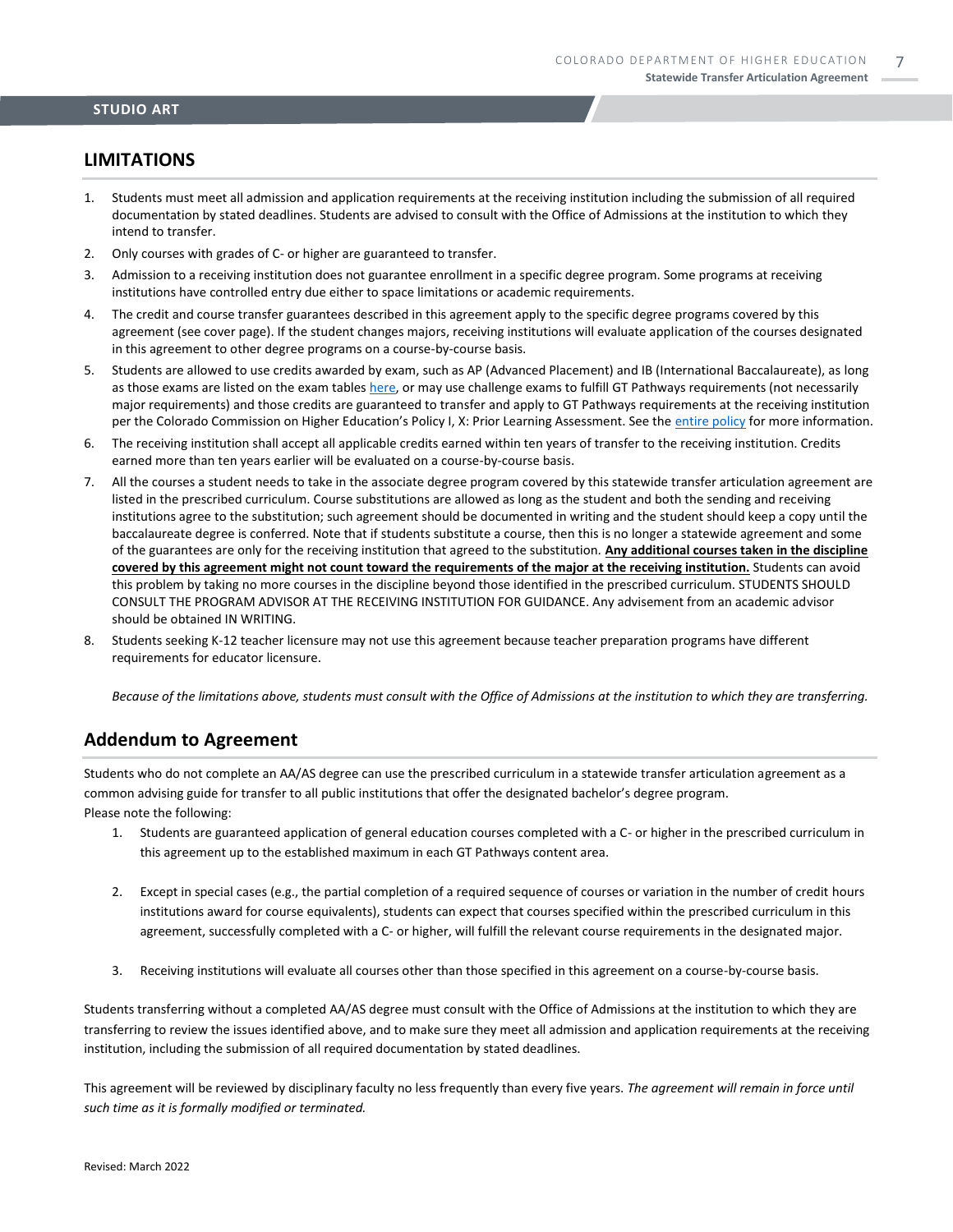### **Statewide Transfer Articulation Agreement**

### **STUDIO ART**

The Department of Higher Education – in consultation with the General Education Council – may make minor technical changes to this agreement on behalf of participating institutions. The most current version of the agreement can be found on the [CDHE website.](https://highered.colorado.gov/transfer-degrees) Institutions that wish to join or withdraw from this agreement should consult the Division of Academic Affairs at the Colorado Department of Higher Education. Terms and processes are outlined in the Commission's policy on Statewide Transfer and GT Pathways, available at the [CDHE website.](https://highered.colorado.gov/educators/policy-funding/general-education-ge-council/gtpathways/transfer-agreements)

A paper or hard copy of this document may not be the most current version of the agreement—check th[e website](https://highered.colorado.gov/transfer-degrees) of the Colorado Department of Higher Education for the most current version.

*Signatures from institutional/system Chief Academic Officers for all participating institutions, as listed on the cover page, have signed this agreement. Signatures of Chief Academic Officers, who possess or have been delegated authority to enter into this agreement on behalf of their institution or institutions (in some cases by the institutional or system governing board), are on file in the Division of Academic Affairs at the Colorado Department of Higher Education.*